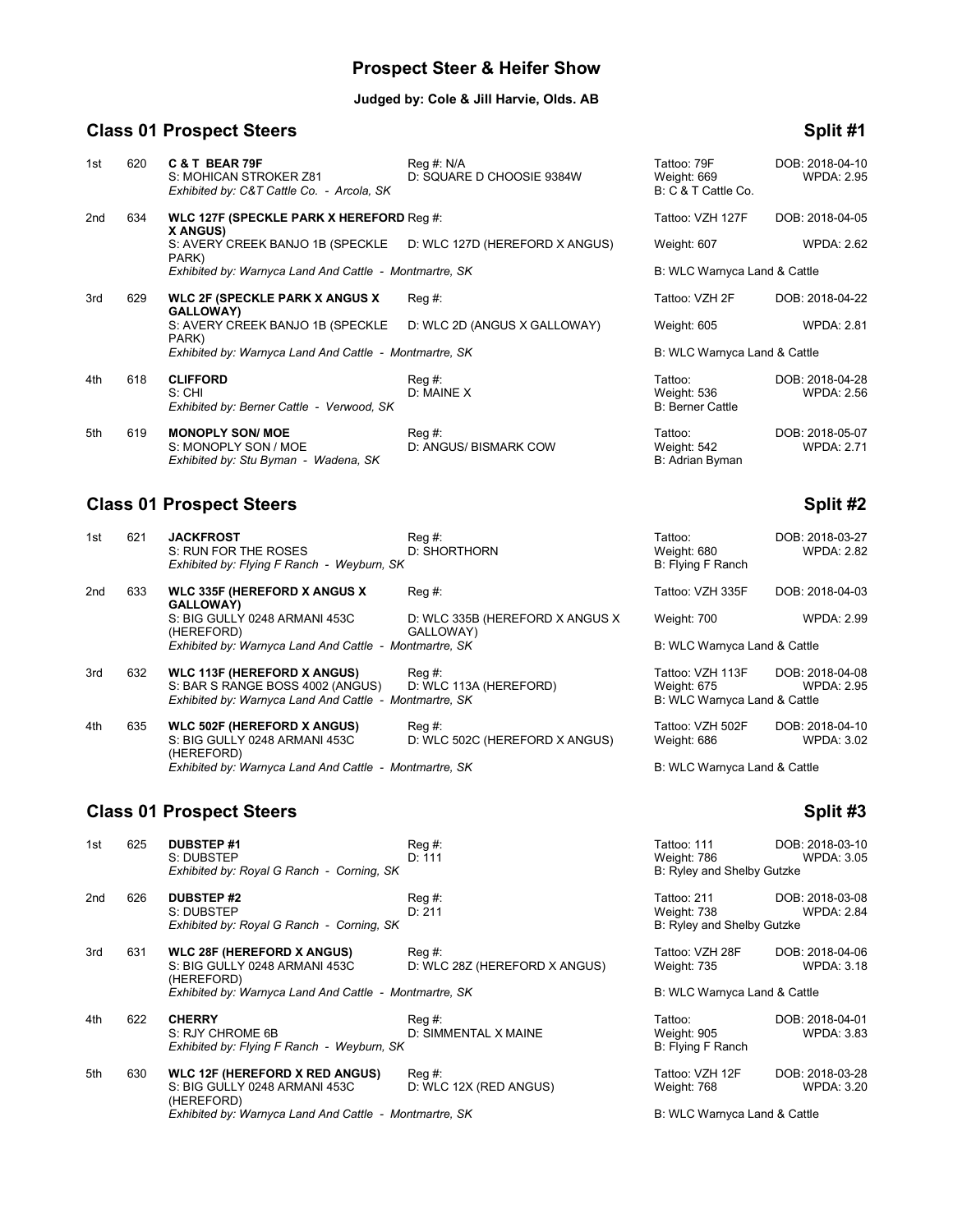## **Class 02 Grand Champion and Reserve Grand Champion Prospect Steer**

| 1st | 625 | <b>DUBSTEP#1</b><br>S: DUBSTEP            | Reg #:<br>D: 111 | Tattoo: 111<br>Weight: 786 | DOB: 2018-03-10<br>WPDA: 3.05 |
|-----|-----|-------------------------------------------|------------------|----------------------------|-------------------------------|
|     |     | Exhibited by: Royal G Ranch - Corning, SK |                  | B: Ryley and Shelby Gutzke |                               |
| 2nd | 626 | <b>DUBSTEP #2</b>                         | Reg #:           | Tattoo: 211                | DOB: 2018-03-08               |
|     |     | S: DUBSTEP                                | D: 211           | Weight: 738                | <b>WPDA: 2.84</b>             |

**Exhibited by: Royal G Ranch - Corning, SK** B: Ryley and Shelby Gutzke

### **Class 03 Prospect Heifers Split #1**

| 1st | 604 | <b>BLUE VELVET</b><br>S: FLYF BLUE BY U 555C<br>Exhibited by: Flying F Ranch - Weyburn, SK | $Req \#$ :<br>D: SHORTHORN X DR HOO     | Tattoo:<br>Weight: 599<br>B: Flying F Ranch | DOB: 2018-04-17<br><b>WPDA: 2.72</b> |
|-----|-----|--------------------------------------------------------------------------------------------|-----------------------------------------|---------------------------------------------|--------------------------------------|
| 2nd | 613 | WLC 827F (SPECKLE PARK X HEREFORD Req #:<br>X ANGUS)                                       |                                         | Tattoo: VZH 827F                            | DOB: 2018-04-10                      |
|     |     | S: AVERY CREEK BANJO 1B (SPECKLE D: WLC 27D (HEREFORD X ANGUS)<br>PARK)                    |                                         | Weight: 634                                 | <b>WPDA: 2.79</b>                    |
|     |     | Exhibited by: Warnyca Land And Cattle - Montmartre, SK                                     |                                         | B: WLC Warnyca Land & Cattle                |                                      |
| 3rd | 611 | <b>WLC 7F (GALLOWAY X HEREFORD X</b><br><b>ANGUS)</b>                                      | $Req \#$ :                              | Tattoo: VZH 7F                              | DOB: 2018-04-09                      |
|     |     | S: WLC 16M OTIS REDDING 150Z<br>(GALLOWAY X HEREFORD)                                      | D: WLC 7A (HEREFORD X ANGUS)            | Weight: 636                                 | <b>WPDA: 2.79</b>                    |
|     |     | Exhibited by: Warnyca Land And Cattle - Montmartre, SK                                     |                                         | B: WLC Warnyca Land & Cattle                |                                      |
| 4th | 612 | <b>WLC 43F (HEREFORD X ANGUS)</b><br>S: BIG GULLY 0248 ARMANI 453C<br>(HEREFORD)           | Reg #:<br>D: WLC 43Y (HEREFORD X ANGUS) | Tattoo: VZH 43F<br>Weight: 600              | DOB: 2018-04-03<br><b>WPDA: 2.56</b> |
|     |     | Exhibited by: Warnyca Land And Cattle - Montmartre, SK                                     |                                         | B: WLC Warnyca Land & Cattle                |                                      |

## **Class 03 Prospect Heifers Split #2 Split #2**

| 1st | 607 | <b>LEVI 58F</b><br>S: ITALIAN STALLION<br>Exhibited by: Jackson Cattle Co. - Sedley, SK     | Reg #:<br>D: SIMM ANGUS HEREFORD | Tattoo:<br>Weight: 710<br>B: Jackson Cattle Co Ltd.      | DOB: 2018-03-25<br><b>WPDA: 2.92</b> |
|-----|-----|---------------------------------------------------------------------------------------------|----------------------------------|----------------------------------------------------------|--------------------------------------|
| 2nd | 608 | <b>ITALIAN STALLION</b><br>S: ITALIAN STALLION<br>Exhibited by: Royal G Ranch - Corning, SK | $Req \#$ :<br>D: 822             | Tattoo: 822<br>Weight: 681<br>B: Ryley and Shelby Gutzke | DOB: 2018-03-01<br><b>WPDA: 2.55</b> |
| 3rd | 600 | <b>C&amp;T WOOLY 23F</b><br>S: BLINDSIDE<br>Exhibited by: C&T Cattle Co. - Arcola, SK       | Reg #: N/A<br>D: POLLED HEREFORD | Tattoo: 23F<br>Weight: 678<br>B: C&T Cattle Co.          | DOB: 2018-03-15<br><b>WPDA: 2.68</b> |
| 4th | 603 | <b>LUCY</b><br>S: FLYF BLUE BY U 555C<br>Exhibited by: Flying F Ranch - Weyburn, SK         | Reg #:<br>D: SHORTHORN X MAINE   | Tattoo:<br>Weight: 688<br>B: Flying F Ranch              | DOB: 2018-03-02<br><b>WPDA: 2.59</b> |

# **Class 03 Prospect Heifers Split #3**

| 1st | 614 | <b>SC FURIOSA 814</b><br>S: SILVERAS STYLE                                                   | Reg#<br>D: SC FURIOSA                      | Tattoo: 814<br>Weight: 804                      | DOB: 2018-02-26<br><b>WPDA: 2.98</b> |
|-----|-----|----------------------------------------------------------------------------------------------|--------------------------------------------|-------------------------------------------------|--------------------------------------|
|     |     | Exhibited by: Serhienko Cattle Co. - Maymont, SK                                             |                                            | B: Serhienko Catttle Co                         |                                      |
| 2nd | 606 | CCCJ 26F<br>S: MAN AMONG BOYS<br>Exhibited by: Chance Jackson - Sedley, SK                   | Reg #:<br>D: STRICKLY BUSINESS/MEYER 734   | Tattoo:<br>Weight: 712<br>B: Chance Jackson     | DOB: 2018-03-10<br><b>WPDA: 2.76</b> |
| 3rd | 602 | <b>C&amp;T DEE 3F</b><br>S: C&T 7B DOUBLE D 11D<br>Exhibited by: C&T Cattle Co. - Arcola, SK | Reg #: N/A<br>D: HERF/SIM X                | Tattoo: 3F<br>Weight: 770<br>B: C&T Cattle Co.  | DOB: 2018-02-16<br><b>WPDA: 2.75</b> |
| 4th | 601 | <b>C&amp;T RIRI 17F</b><br>S: RUMOUR HAS IT<br>Exhibited by: C&T Cattle Co. - Arcola, SK     | Reg #: N/A<br>D: ANGUS CHI X               | Tattoo: 17F<br>Weight: 732<br>B: C&T Cattle Co. | DOB: 2018-03-05<br><b>WPDA: 2.78</b> |
| 5th | 605 | <b>BETTY LOU</b><br>S: RJY CHROME 6B<br>Exhibited by: Flying F Ranch - Weyburn, SK           | Reg #:<br>D: SIMMENTAL X SHORTHORN X MAINE | Tattoo:<br>Weight: 766<br>B: Flying F Ranch     | DOB: 2018-01-06<br><b>WPDA: 2.39</b> |